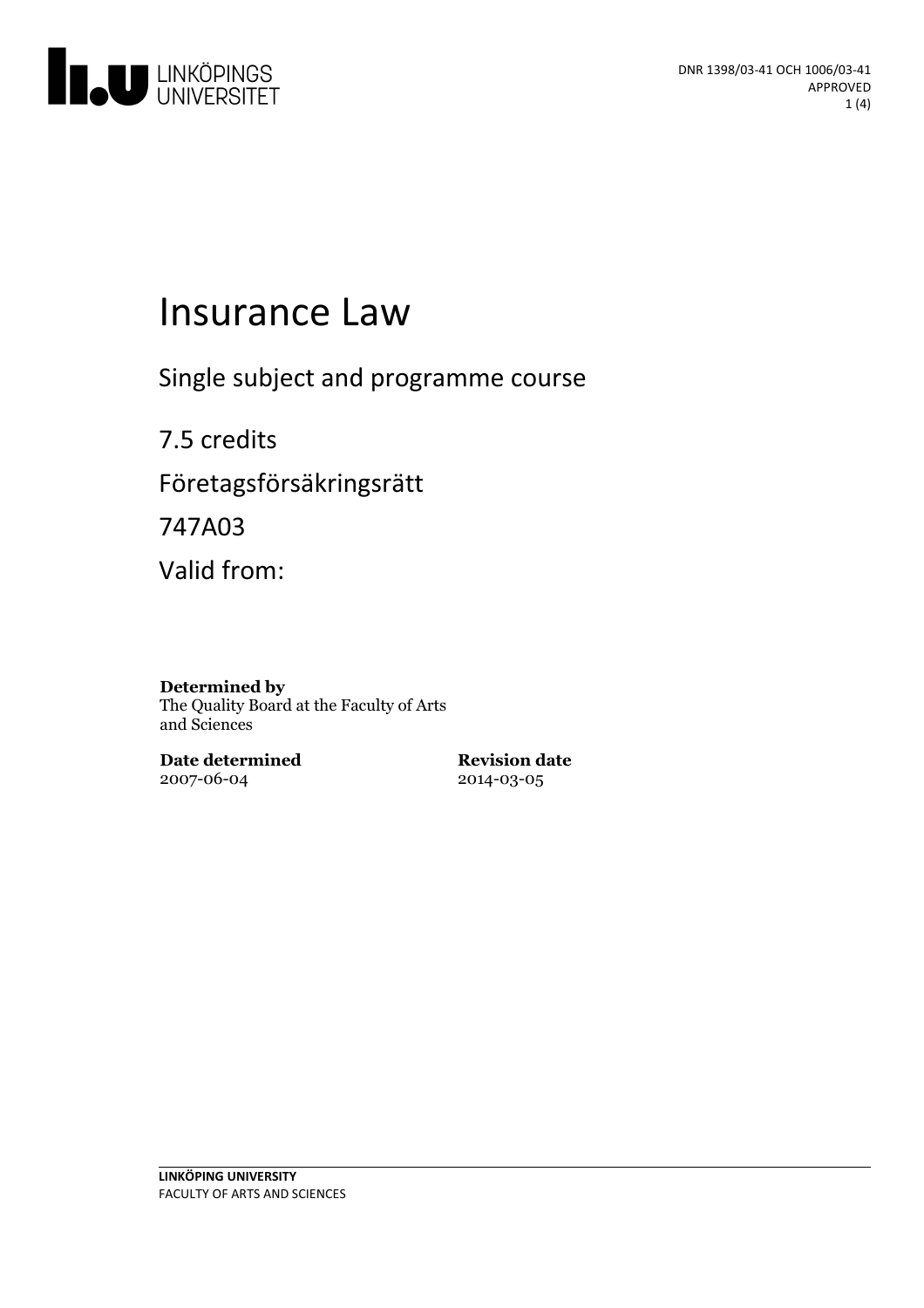# Main field of study

Commercial Law

Course level

Second cycle

#### Advancement level

A1X

#### Course offered for

- Master´s Programme in Commercial and Business Law with focus on Europé
- Master Programme in Commercial and Business Law

**Entry requirements**<br>Required for admission to the course, apart from the general entry requirements. are the entry requirements that apply for admission to the Commercial and Business Law Programme and the Commercial and Business Law Programme with Focus on Europe. In addition, the student should have completed the following courses (or the equivalent); Commercial and Business Law, Theories and Methods of Law and Contract, Tort and Insurance Law, and completed Bachelor Thesis, 15 HE credits, with a passing grade.

### Intended learning outcomes

On completion of the course, the student should be able to

- demonstrate knowledge ofthe purposes of company insurance and the design of

the conditions for company insurance,<br>
- explain the insurance contract law,<br>
- account for the relationship between commercial agreements and insurances<br>
and between insurance - and the law of damages.

- identify problems in insurance law,<br>- identify, analyse and structure problems in insurance law with the purpose of clarifying them in detail for own use and for others.

- based on regulations and principles of insurance law and contract law, argue for and against different legal solutions to the problems that have been identified and clarified, - reflect on problems in insurance law from different perspectives, - independently and with <sup>a</sup> scholarly approach, relate to the different aspects that

emerge when problems in insurance law are discussed.

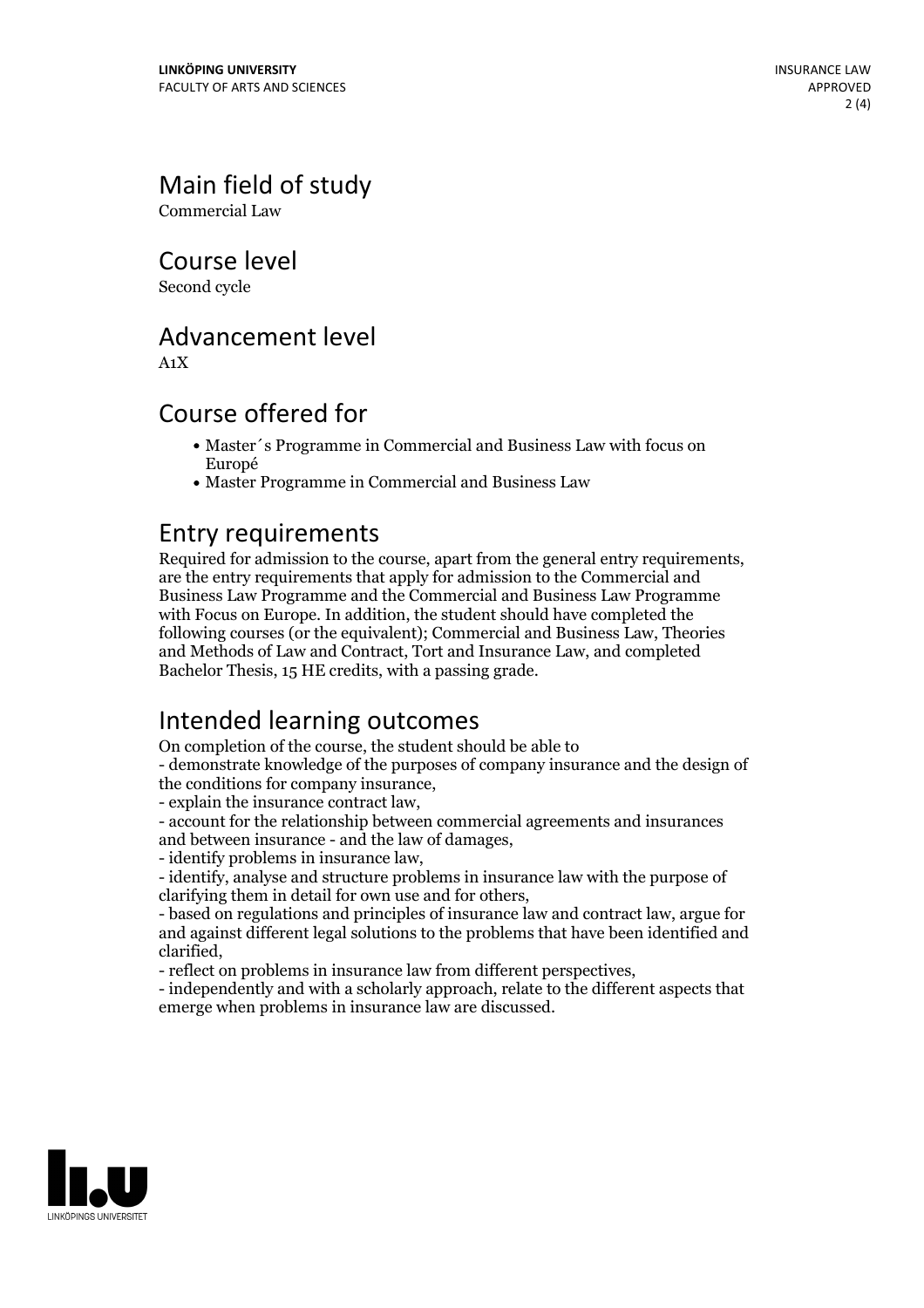#### Course content

This course comprises studies of insurance laws, the insurance contract, general insurance law principles, principles of damage assessment and indemnification, evidentiary requirements as well as the role of the insurance broker. The interplay between insurance and law of damages, and between insurance and the company's supply contracts are studied.

The course also covers the different parts of company insurance, including property insurance, business interruption insurance, liability insurance, property insurance and insurance of construction and installation risks. This part emphasises what the insured interests are and what claims the insurance intends. The course finally covers the function and suitability of the company insurance.

## Teaching and working methods

The course is organised as a seminar series, which means that it is based on independent studies of preparatory work, legal cases, doctrine and standard-form contracts and insurance terms. The studies are intended to prepare for participation in the seminars. In the seminars, the knowledge acquired through independent studies should be strengthened, developed and advanced through reviews and discussions.

#### Examination

The course is examined through active participation in the seminar series and

through independent written assignments. Students failing an exam covering either the entire course or part of the course

twice are entitled to have <sup>a</sup> new examiner appointed for the reexamination. Students who have passed an examination may not retake it in order to improve their grades.

#### Grades

Three-grade scale, U, G, VG

#### Other information

Planning and implementation of a course must take its starting point in the wording of the syllabus. The course evaluation included in each course must therefore take up the question how well the course agrees with the syllabus. The course is carried outin such a way that both men´s and women´s experience and knowledge is made visible and developed. Planning and implementation of <sup>a</sup> course must take its starting point in the

wording of the syllabus. The course evaluation included in each course must

therefore take up the question how well the course agrees with the syllabus. The course is carried outin such <sup>a</sup> way that both men´s and women´s experience and knowledge is made visible and developed.